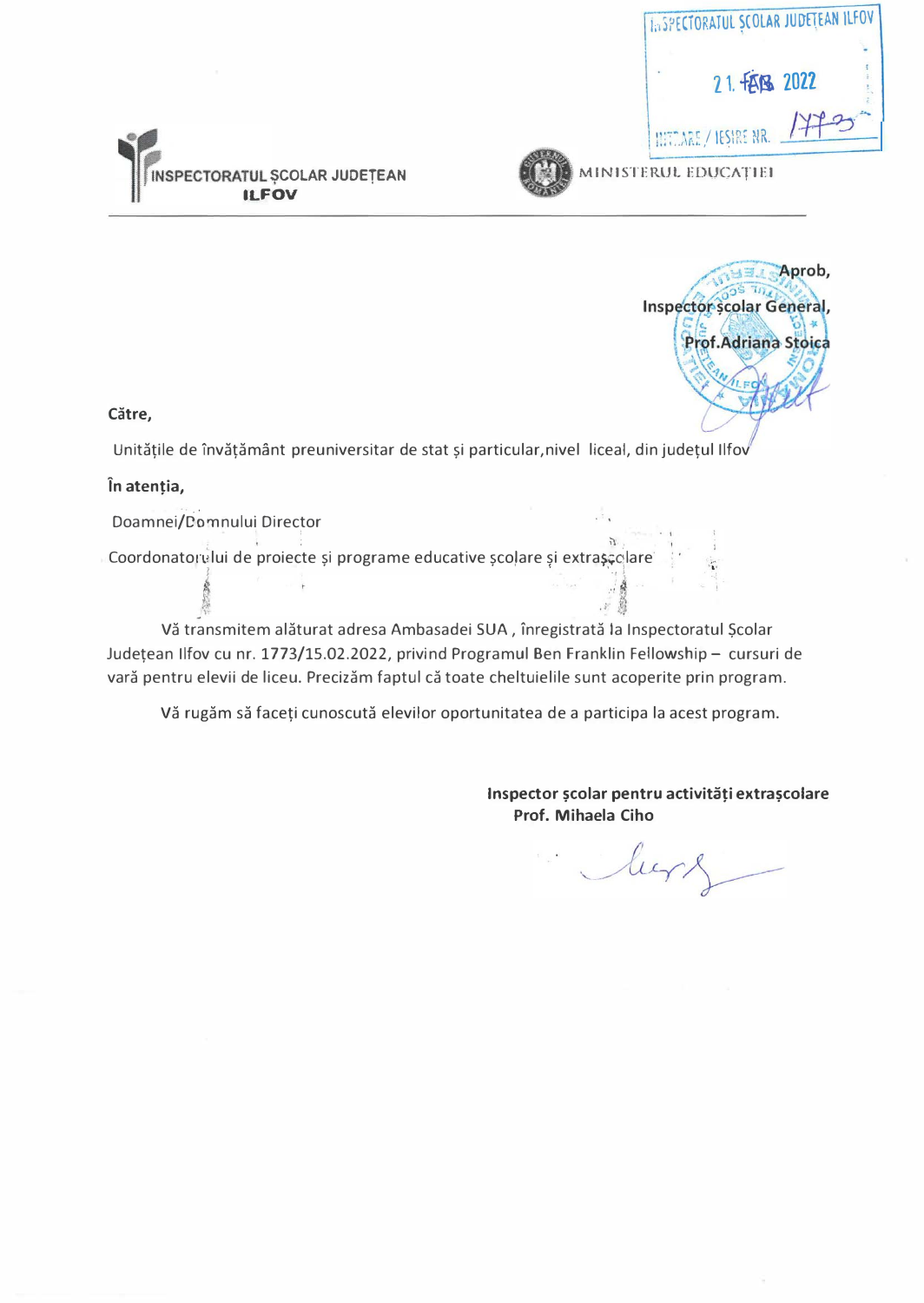| 2/15/22, 11:20 AM<br>E-mail Inspectoratul Scolar Judetean Ilfov - Ambasada SUA - in atentia doamnei/domnului Inspector General, cursuri de var |  |
|------------------------------------------------------------------------------------------------------------------------------------------------|--|
|------------------------------------------------------------------------------------------------------------------------------------------------|--|

| TORATUL SCOLAR JUDETEAN<br><b>ILFOV</b>                                                                                                                                                                                                         | Artin / secretariat ISJ Ilfov <secretariat@isjilfov.ro></secretariat@isjilfov.ro>              |
|-------------------------------------------------------------------------------------------------------------------------------------------------------------------------------------------------------------------------------------------------|------------------------------------------------------------------------------------------------|
| in SUA pentru elevi de liceu<br>1 mesaj                                                                                                                                                                                                         | Ambasada SUA - in atentia doamnei/domnului Inspector General, cursuri de vara<br>15, FEB, 2022 |
| Alexandrescu, Isabella (Bucharest) <alexandrescui@state.gov><br/>Către: "Alexandrescu, Isabella (Bucharest)" <alexandrescui@state.gov3re nr.<="" th=""><th>15 februarie 2022, 11:08</th></alexandrescui@state.gov3re></alexandrescui@state.gov> | 15 februarie 2022, 11:08                                                                       |

Stimata doamna Inspector General, stimate domnule Inspector General,

Biroul de Diplomatie al Ambasadei SUA va transmite un salut calduros si va roaga sa ne ajutati la diseminarea catre liceele pe care le aveti in coordonare a informatiilor despre editia 2022 a Ben Franklin Fellowship Program - cursuri de vara pentru elevii de liceu. Ca in fiecare an, toate cheltuielile legate de acest program sunt acoperite.

Aveti in josul acestui e-mail, ca si intr-un document anexat, toate detaliile legate de acest program.

Elevii de liceu care doresc sa participe, trebuie sa ceara un formular la adresa de email alexandrescui@state.gov.

Termenul limita pana la care elevii de liceu pot sa trimita formularele completate este LUNI, 28 februarie, ora 23:59.

Cu deosebita consideratie,

lsabella Alexandrescu

Outreach Programs Coordinator

Public Diplomacy Office

U.S. Embassy Bucharest

## U.S. EMBASSY- CALL FOR NOMINATIONS FOR THE BENJAMIN FRANKLIN TRANSATLANTIC FELLOWSHIP 2022

The U.S. Embassy to Romania and the Bureau of Educational and Cultural Affairs (ECA)are pleased to invite nomination submissions for the 2022 Benjamin Franklin Transatlantic Fellowship. The program is scheduled to take place in-person from June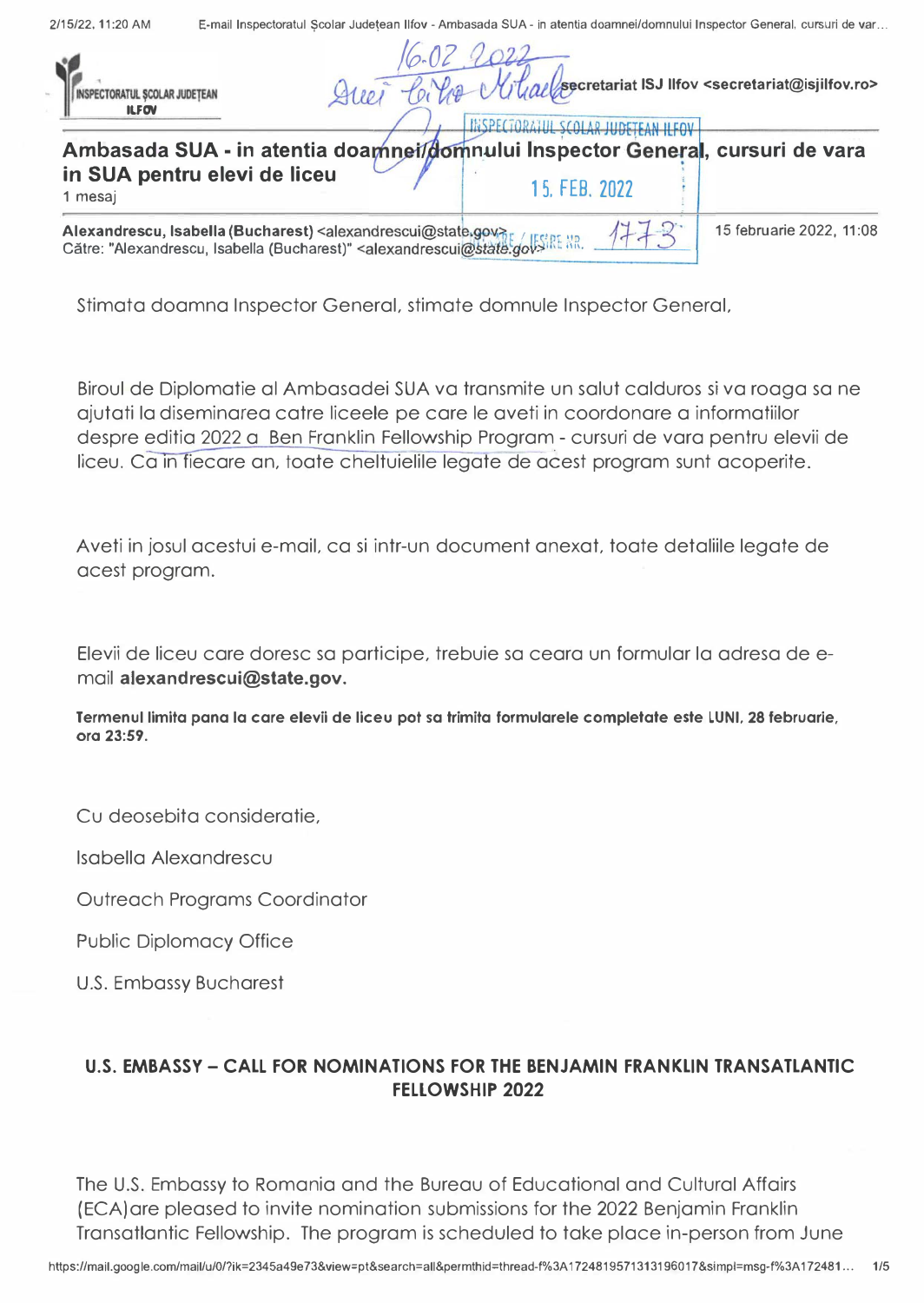2/15/22, 11:20 AM E-mail Inspectoratul Şcolar Judeţean Ilfov- Ambasada SUA- in atentia doamnei/domnului Inspector General, cursuri de var. ..

25-July 23, 2022, contingent upon the feasibility and safety of in-person programming, which ECA will continue to monitor. The four-week program addresses U.S. foreign policy priorities such as youth engagement, democracy and civil society development, and economic prosperity. The program will be hosted by Purdue University in West Lafayette, Indiana. The deadline for candidate nominations to be received is midnight on Monday, February 28, 2022.

Interested candidates must ask for the nomination form at the following e-mail address: **alexandrescui@state.gov**. If candidates do not receive the requested form in a term of 24 hrs. during working days (Mon-Fri), they should caii 0040-721 288 797 from Monday to Friday,  $10:00 - 16:00$  hrs.

The nomination forms must be sent at the following e-mail

address: alexandrescui@state.gov in a Word format only no later than Monday, February 28, 2022, 23:59 hrs.

1. Program Description:

The Benjamin Franklin Transatlantic Fellowship is an intensive short-term exchange program, created to foster relationships among young Europeans and Americans to build strong linkages and awareness of shared values. The four- week program will enable students, ages 16-18, to explore U.S. foreign policy priorities such as youth engagement, support for democracy and civil society, and economic prosperity. The program will consist of a series of lectures, seminar discussions and presentations, and a broad assortment of practical, faculty- and mentor-led workshops. The coursework and classroom activities will be complemented by community service activities, site visits, social and cultural activities, and homestays with American families to deepen participants' experience of U.S. society during their exchange.

During the program, participants also will have the opportunity to discuss other topics such as democratic practices, conflict resolution, problem solving, communication skills, critical thinking, tolerance and respect for diversity, youth leadership, team building, disinformation, and the media. The program will explore how freedom of expression provides rights to and imposes responsibilities on citizens. Upon their return home, participants will implement service projects in their communities and present an alumni project plan to a youth-serving or youth-centered organization in their home country. These organizations may include U.S. Mission Youth Councils, American Spaces, and exchange alumni associations.

2. Essential Program lnformation:

A. Participant Numbers: One nominalization for one principal and one alternate candidate for the program.

B. Program Funding: Through the award given to Purdue University, ali costs will be covered, for ali U.S.-based activities of the exchange, for in-country and international travel expenses, including a visit for a visa interview; round-trip international travel to the United States; a travel allowance. Embassies will make ali travel arrangements and provide international airline tickets for their participants to fly round-trip to lndianapolis airport in Indiana and return from Washington, D.C. Since most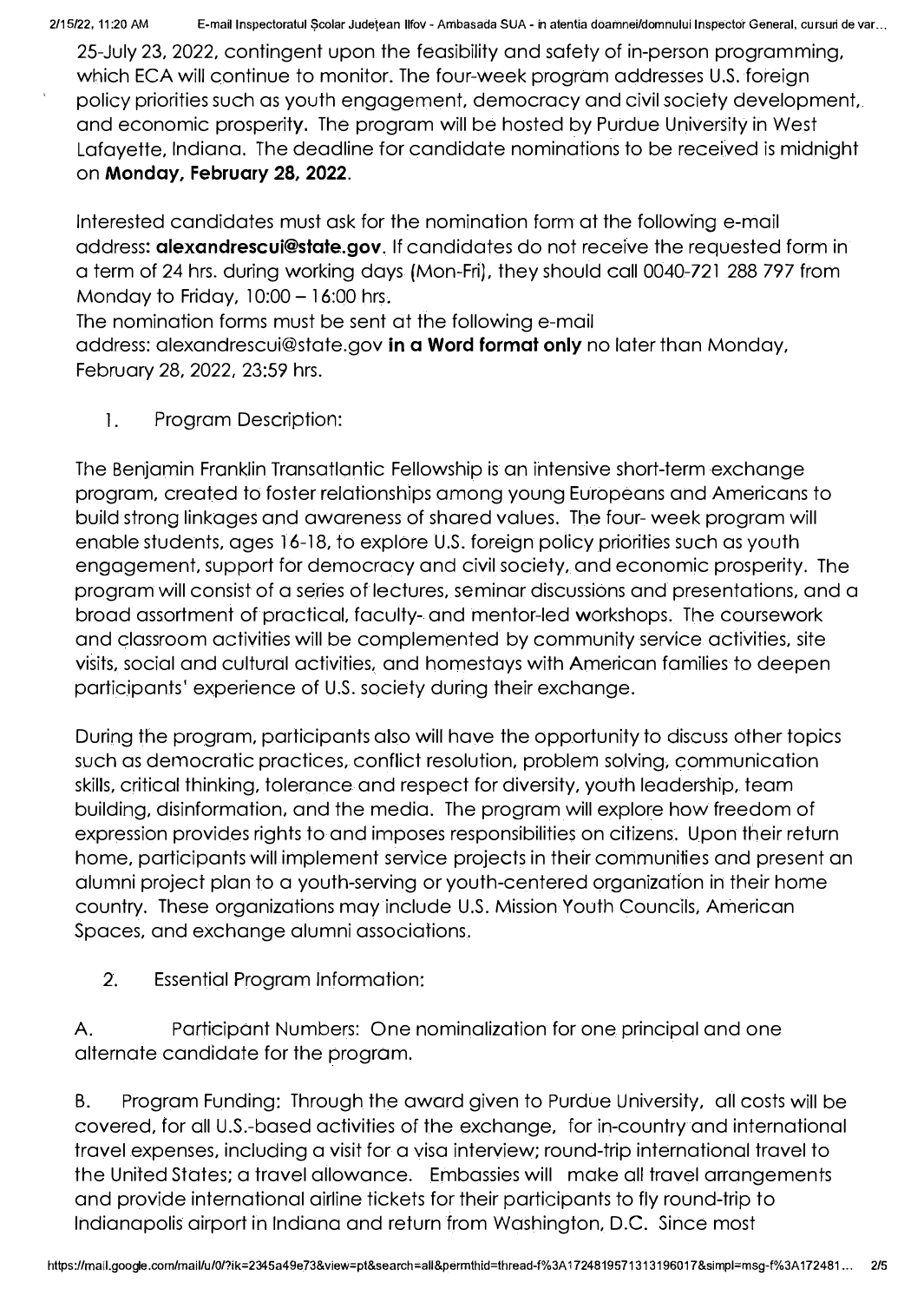2/15/22, 11:20 AM E-mail Inspectoratul Scolar Judeţean Ilfov - Ambasada SUA - in atentia doamnei/domnului Inspector General, cursuri de var...

participants will be minors and will be traveling from their home country alone, Purdue University will provide adult chaperones to accompany participants on flights between one or two selected European airports to the United States and back.

C. Health Benefits: Participants will be covered in the U.S. by ECA's Accident and Sickness Program for Exchanges (ASPE) health benefits program. Purdue University is responsible for enrolling participants. ASPE is a limited, health benefit program (not insurance) that covers medical expenses associated with each illness or accident up to \$1 00,000 per occurrence. ASPE does not cover routine examinations or pre-existing conditions. ASPE information is available at https://www.sevencorners.com/gov/usdos. Participants are encouraged to read the ASPE benefit guide in its entirety, to obtain a full understanding of health benefits, coverage, and limitations.

E. Program Requirements and Restrictions: Candidates must exhibit demonstrable interest in pursuing leadership opportunities in their home countries and convey a genuine desire to learn about the United States and its people, society, and institutions. They are expected to fully participate in the academic program and the follow-on activities in their home countries. They should attend all lectures and organized activities, complete assigned readings, and be ready to share their culture with Americans. They should be mode aware that the program is very intensive and that there will be no time for personal pursuits unrelated to the program. Participants will travel to the United States on J-1 visas, under the International Visitor government designation held by ECA. No fees are incurred for the J-1 visa application. Participants are not allowed to arrive in the U.S. prior to the start date of the program or to remain in the U.S. after its end date. Violations of program rules, host institution rules, or local, state, or federal laws can be grounds for immediate dismissal from the program. It is important that these requirements and restrictions are made clear to ali candidates when their nominations are final.

F. English Language Ability: Ali candidates must be proficient in English so that they can actively participate in the program. Purdue University will take into account that the level of comprehension and speaking ability of participants may vary and will prepare lectures and discussions that meet the highest academic standards while using language appropriate for those whose first language may not be English.

G. Candidate Description and Qualifications: Ali candidates are expected to have a strong interest in learning about diplomacy, the transatlantic relationship, the role of a free press in a democratic society, and public or community service. They should have a strong, demonstrated interest in communications, advocacy, debate, and/or civic participation.

Candidates nominated for this Fellowship will:

- be born between June 26, 2004, and June 26, 2006 {i.e., be 16, 17, or 18 years of age at the time of the program start).

- be highly proficient in English, as demonstrated in a personal interview or the results of a standardized test;

- be committed to enrolling in high school or university in their home countries in fali 2022, following completion of the program;

- demonstrate strong leadership potential and interest in transatlantic relations and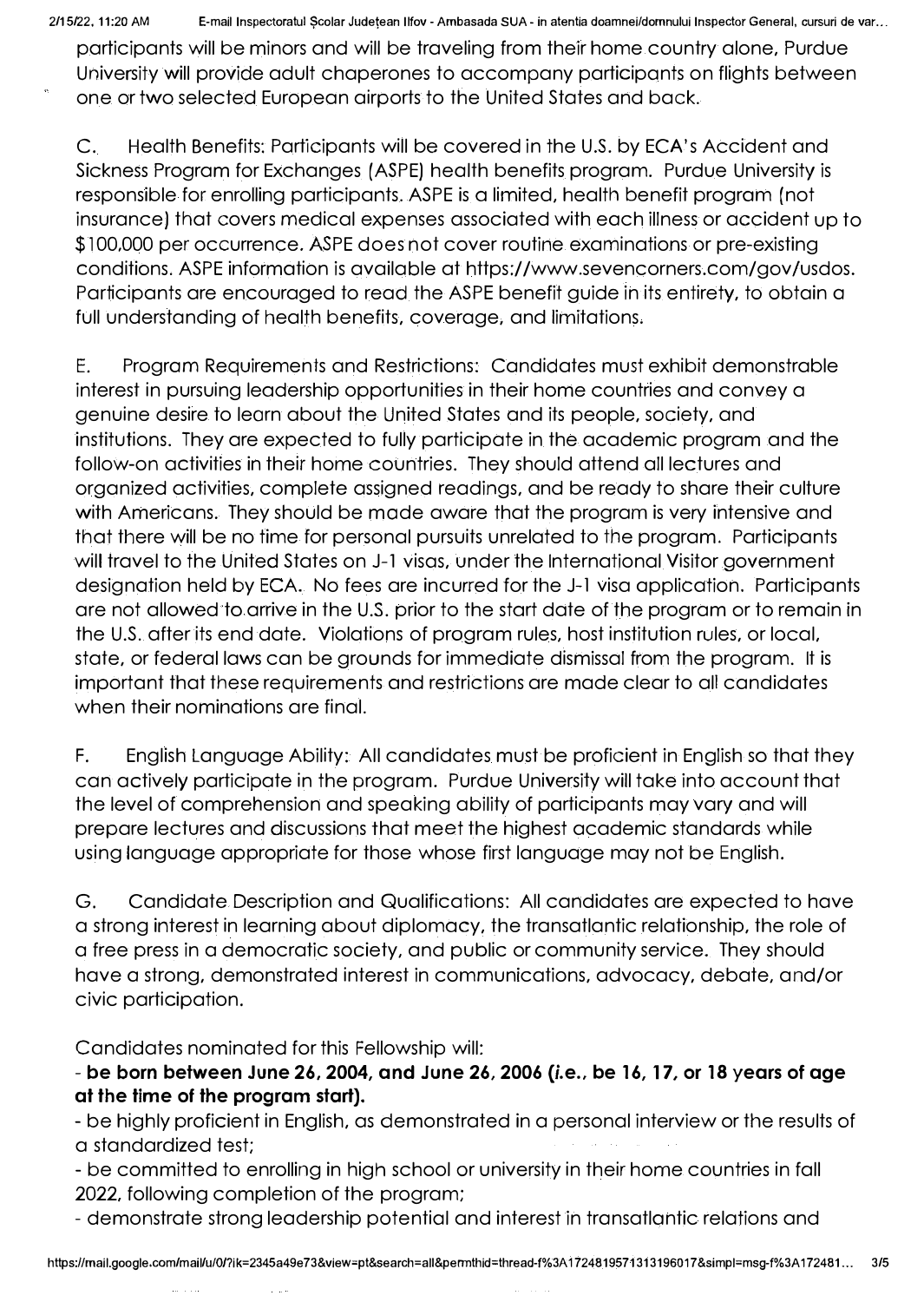diplomacy;

- indicate a serious interest in learning about the United States;

- demonstrate a high level of academic achievement, as indicated by academic grades, awards, and teacher recommendations;

- demonstrate a commitment to community and extracurricular activities;

- have had little or no prior U.S. study or travel experience in the United States;

- be mature, responsible, independent, confident, open-minded, tolerant, thoughtful and inquisitive;

- be willing and able to fully participate in an intensive summer program, with community service and educational travel;

- be comfortable with campus life, shared living accommodations, travel and interaction with a multinational. co-ed group of participants from across Europe and the United States;

- be comfortable engaging with the Americans they meet in the host communities; and

- be able to adjust to cultural and social practices different from those of their home countries.

3. Frequently Asked Questions Port 1: This FAQ section includes commonly asked questions related to COVID 19.

a. What are the plans for BFTF if health and travel disruptions continue through the summer due to the global health pandemic? Should ECA determine that conditions do not allow for an in-person U.S.-based exchange, ECA would work with the implementing partner, Purdue University, to transition the 2022 program to a virtual platform.

b. Will COVID19 vaccinations be required to participate in the program? Yes, COVID vaccinations will be required due to vaccination requirements in multiple cities that will host BFTF programming, including Washington DC, Chicago, and Philadelphia. More information will follow regarding this requirement.

c. What degree of English proficiency should a nominee have? Ali participants must be highly proficient in English; throughout the program they will need to fully understand lectures, actively participate in discussions, and read and write assignments in English.

d. How much free time will a participant have during the program? There will be some limited free time during the program. However, nominees MUST understand that this is an intensive academic program and they are expected to fully participate in ali lectures, activities, site visits, and scheduled events.

e. lf a nominee has relatives in the U.S., would they have time to see

them? Participants will NOT be allowed to leave the program to visit relatives or friends. Occasionally it is possible for a pre-approved visit on a specific day designated by the host institution, if the schedule permits. These situations will be addressed on a case-bycase basis in consultation with the ECA program officer and the host institution.

f. Can a participant arrive early/late or stay after the program? No. Participants who choose to travel to the United States on a Benjamin Franklin Transatlantic Fellowship are required to abide by the J-1 visa rules. Participants may NOT arrive in the United States before the program start date or remain in the country after the close of the program. h. Can a participant miss one part or component of the program? No. All participants are expected to participate in ali scheduled lectures, events, site visits, trips, and